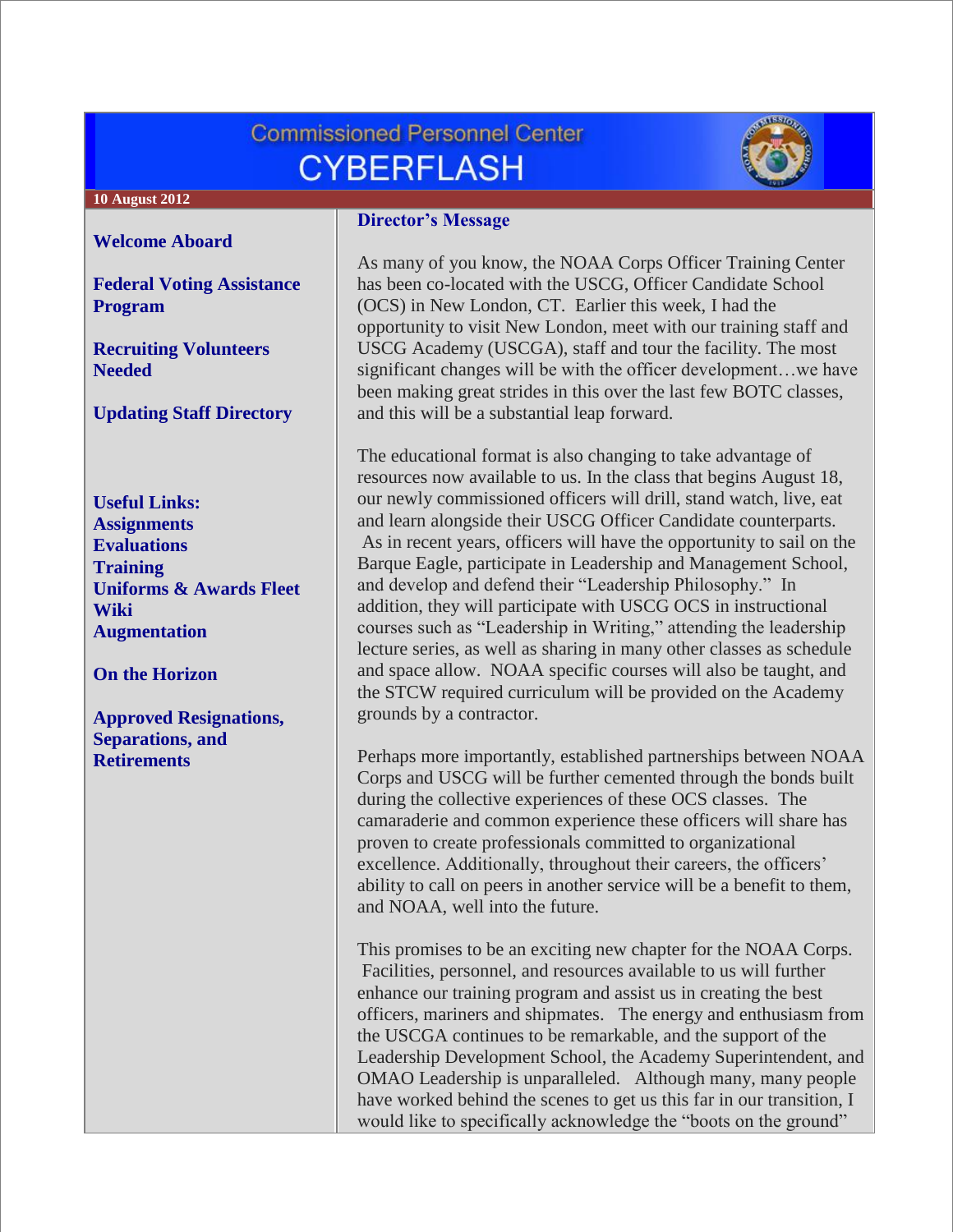hard work, patience, and follow through of LCDR Miller, LT Meckley, and LTJG Heesch, as well as CDR Gay and CDR Pickett from USCG OCS. These officers have been working to capacity to establish the new Training Center, and to be prepared to train our new officers when they arrive next week. Bravo Zulu!

tonek hande

 **CAPT Anne K. Lynch, NOAA Director, Commissioned Personnel Center**

#### <span id="page-1-0"></span>**Welcome Aboard**

This week CPC welcomes our new Recruiting Officer LT Tony Perry III, recently detached from NOAA Ship *Hi`iIalikai* where he was serving as the Operations Officer. "I am looking forward to traveling the country in search of the best potential officer candidates" says LT Perry, along with getting "DC Experience." He will be assuming the recruiting roles formerly held by LCDR Johnson who is now the Chief of NOAA Corps Recruiting. Officer who would like to contribute to recruiting activities can contact LT Perry via NOAACorps. Recruiting@noaa.gov or at 301-713-7731, also see the message below.

## <span id="page-1-1"></span>**Federal Voter Assistance Program**

The following message has been sent from the Federal Voter Assistance Program (FVAP) on August 8th.

"The general election is 90 days away. To register, request a ballot, and vote absentee go to [www.FVAP.gov](http://www.fvap.gov/) to complete your Federal Post Card Application (FPCA). It takes less than 10 minutes to complete using the online registration and absentee ballot assistant.

Help spread the word! Pass this on to other military or overseas voters, including spouses and voting age dependents.

If you would like more information on the Federal Voting Assistance Program or need help with the absentee voting process, please contact FVAP at 1-800-438-8683, DSN 425-1584 (CONUS)/312-425- 1584 (OCONUS), or at [vote@fvap.gov.](mailto:vote@fvap.gov) And don't forget your unit or installation voting assistance officers. More info is available at FVAP.gov, and don't forget to "like" us on Facebook a[twww.facebook.com/DoDFVAP](http://www.facebook.com/DoDFVAP) and follow us on Twitter @FVAP."

### <span id="page-1-2"></span>**Recruiting Volunteers Needed**

It is that time of year for college career fairs and NOAA Corps Recruiting is already registered for events at several different schools. Any officer interested in representing the NOAA Corps at a career fair, please contact LT Tony Perry at [noaacorps.recruiting@noaa.gov.](mailto:noaacorps.recruiting@noaa.gov) The event schedule is going to fill up fast and every volunteer we get allows us widen the search for potential candidates. Remember the future of our Corps depends on finding new high quality Ensigns.

### <span id="page-1-3"></span>**Updating Staff Directory**

Did you know there are two separate sections to your staff directory? There is one section you can update and one section the Assignment Coordinator must update. Directions for each individual officer to update the staff directory: